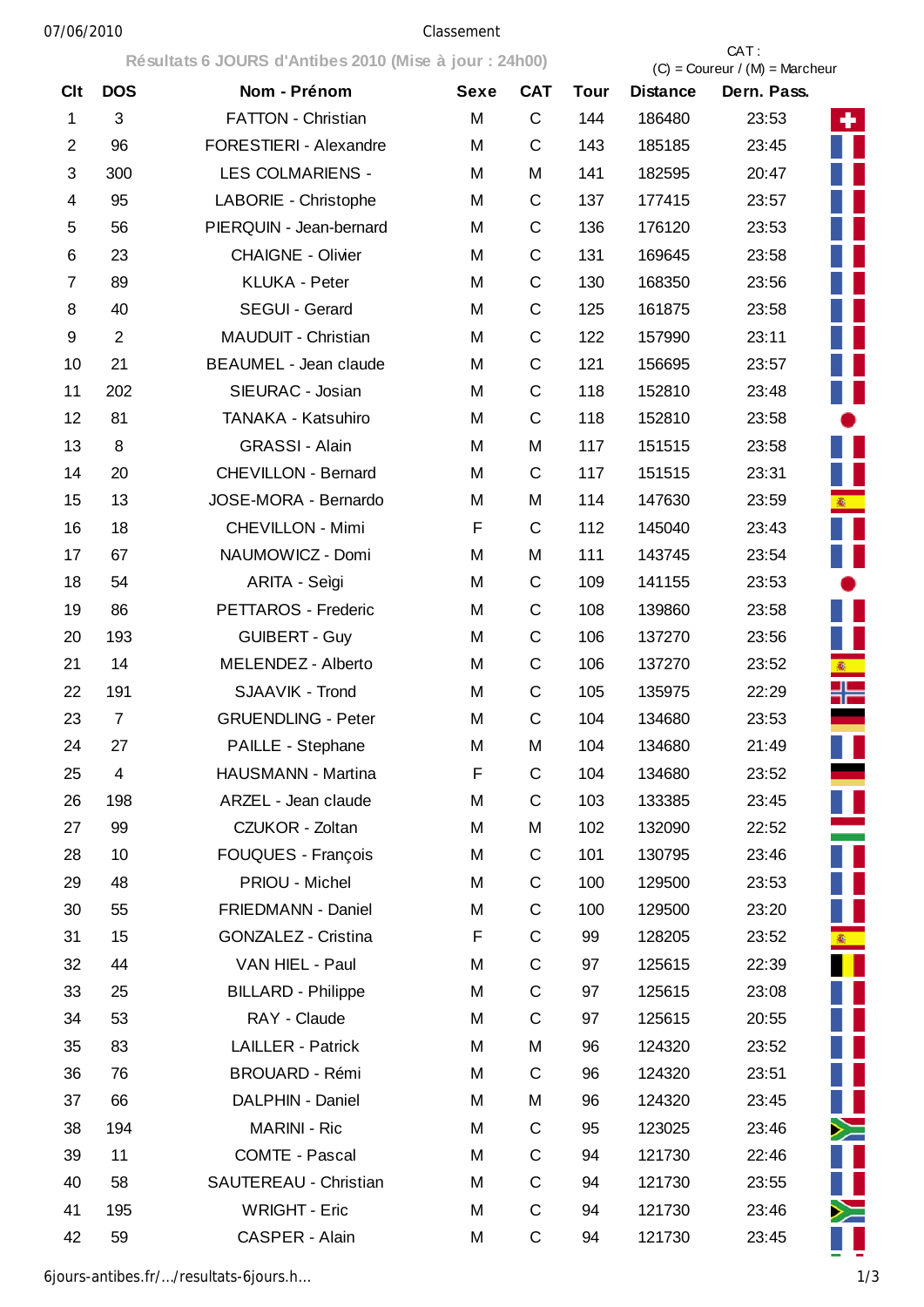| 07/06/2010 |             |                             | Classement |             |    |        |       |                                                             |
|------------|-------------|-----------------------------|------------|-------------|----|--------|-------|-------------------------------------------------------------|
| 43         | 60          | ESPINO - Jose roberto       | M          | $\mathsf C$ | 93 | 120435 | 23:53 | $\begin{array}{ c c } \hline \bullet & \bullet \end{array}$ |
| 44         | 24          | <b>CHIFFOLEAU - Alain</b>   | M          | $\mathsf C$ | 92 | 119140 | 23:58 |                                                             |
| 45         | 100         | <b>BUITEN - Ria</b>         | F          | $\mathsf C$ | 91 | 117845 | 21:52 | Ш                                                           |
| 46         | 73          | CODET - Gilbert             | M          | $\mathsf C$ | 90 | 116550 | 23:54 |                                                             |
| 47         | 9           | PRUECKNER - Jaroslav        | M          | M           | 90 | 116550 | 23:59 |                                                             |
| 48         | 19          | DURAND - Stephane           | M          | $\mathsf C$ | 90 | 116550 | 23:58 |                                                             |
| 49         | 38          | VELLY - Christian           | M          | $\mathsf C$ | 90 | 116550 | 23:56 |                                                             |
| 50         | 62          | MARANZINA - Aldo            | M          | $\mathsf C$ | 89 | 115255 | 23:47 |                                                             |
| 51         | 82          | JUIGNET - François          | M          | $\mathsf C$ | 88 | 113960 | 23:53 | H                                                           |
| 52         | 51          | JEANNIN - Christian         | M          | $\mathsf C$ | 88 | 113960 | 23:58 | Ш                                                           |
| 53         | 22          | FREY - Jean-paul            | M          | $\mathsf C$ | 88 | 113960 | 23:43 | $\bullet$ .                                                 |
| 54         | 84          | <b>EMONIERE - Philippe</b>  | M          | M           | 87 | 112665 | 23:42 | ш                                                           |
| 55         | 91          | <b>SVENSSON - Christer</b>  | M          | M           | 87 | 112665 | 21:48 | <b>Tara</b>                                                 |
| 56         | 63          | ZIMMERMANN - Walter         | M          | C           | 87 | 112665 | 23:58 | ۰                                                           |
| 57         | 92          | THIEBAULT - Jean            | M          | $\mathsf C$ | 86 | 111370 | 23:22 |                                                             |
| 58         | 200         | GARGANO - Angela            | F          | $\mathsf C$ | 86 | 111370 | 23:12 | H                                                           |
| 59         | 29          | SIMONS - Marie-jeanne       | F          | $\mathsf C$ | 86 | 111370 | 23:56 |                                                             |
| 60         | 88          | <b>GRIZARD - Philippe</b>   | M          | $\mathsf C$ | 86 | 111370 | 23:18 | H                                                           |
| 61         | 28          | <b>ANDRADE - Chantal</b>    | F          | $\mathsf C$ | 86 | 111370 | 23:45 |                                                             |
| 62         | 90          | <b>LEBRUN - Thierry</b>     | M          | M           | 85 | 110075 | 23:25 | H                                                           |
| 63         | $\mathbf 1$ | FLAMENT - Jacques           | M          | M           | 84 | 108780 | 23:45 |                                                             |
| 64         | 30          | ROY - Bernard               | M          | $\mathsf C$ | 83 | 107485 | 23:53 |                                                             |
| 65         | 37          | COURCY - Jean-claude        | M          | M           | 82 | 106190 | 21:05 |                                                             |
| 66         | 31          | LECLERC - Marc              | M          | C           | 82 | 106190 | 23:43 | $\left  \cdot \right $                                      |
| 67         | 39          | JOLY - Jerome               | M          | $\mathsf C$ | 81 | 104895 | 22:27 |                                                             |
| 68         | 16          | <b>MEURGUE - François</b>   | M          | C           | 81 | 104895 | 23:58 | Ш                                                           |
| 69         | 45          | MARTINEZ - Alain            | M          | $\mathsf C$ | 80 | 103600 | 22:47 | Ш                                                           |
| 70         | 79          | <b>BEN</b> - Roger          | M          | C           | 80 | 103600 | 23:48 | Ш                                                           |
| 71         | 35          | LANCHAS - Pascal            | M          | $\mathsf C$ | 79 | 102305 | 23:57 |                                                             |
| 72         | 80          | <b>LAVIGNE - Patrick</b>    | M          | $\mathsf C$ | 78 | 101010 | 23:50 | H                                                           |
| 73         | 36          | VAN GEENE - Regina          | F          | $\mathsf C$ | 78 | 101010 | 22:54 |                                                             |
| 74         | 33          | <b>GIBOURG - Marc</b>       | M          | $\mathsf C$ | 77 | 99715  | 21:30 | H                                                           |
| 75         | 61          | LAFONT - Jeannick           | F          | $\mathsf C$ | 77 | 99715  | 23:54 | $\mathbf{L}$                                                |
| 76         | 74          | PANNIER - Josiane           | F          | M           | 76 | 98420  | 23:47 | $\mathbb{R}^2$                                              |
| 77         | 65          | <b>CARRIERE - André</b>     | M          | $\mathsf C$ | 75 | 97125  | 23:54 |                                                             |
| 78         | 98          | VAUCHEL - Daniel            | M          | $\mathsf C$ | 74 | 95830  | 22:24 |                                                             |
| 79         | 46          | <b>ARMAND - Laurent</b>     | M          | $\mathsf C$ | 73 | 94535  | 23:57 | $\blacksquare$                                              |
| 80         | 196         | VALLE - Romain              | M          | $\mathsf C$ | 73 | 94535  | 23:53 | Ш                                                           |
| 81         | 93          | <b>BAIER - Norbert</b>      | M          | $\mathsf C$ | 72 | 93240  | 23:17 |                                                             |
| 82         | 87          | <b>BLANGY - Marianne</b>    | F          | $\mathsf C$ | 69 | 89355  | 23:47 | H                                                           |
| 83         | 17          | <b>BOUCHER - Alain</b>      | M          | $\mathsf C$ | 67 | 86765  | 23:45 | Ш                                                           |
| 84         | 34          | <b>TOUGNE - Chantal</b>     | F          | $\mathsf C$ | 67 | 86765  | 23:56 | ÷.                                                          |
| 85         | 32          | <b>LESCURE - Frederic</b>   | M          | M           | 67 | 86765  | 20:42 |                                                             |
| 86         | 6           | <b>ANTOINE - Christophe</b> | M          | C           | 66 | 85470  | 23:58 |                                                             |

Г Ξ